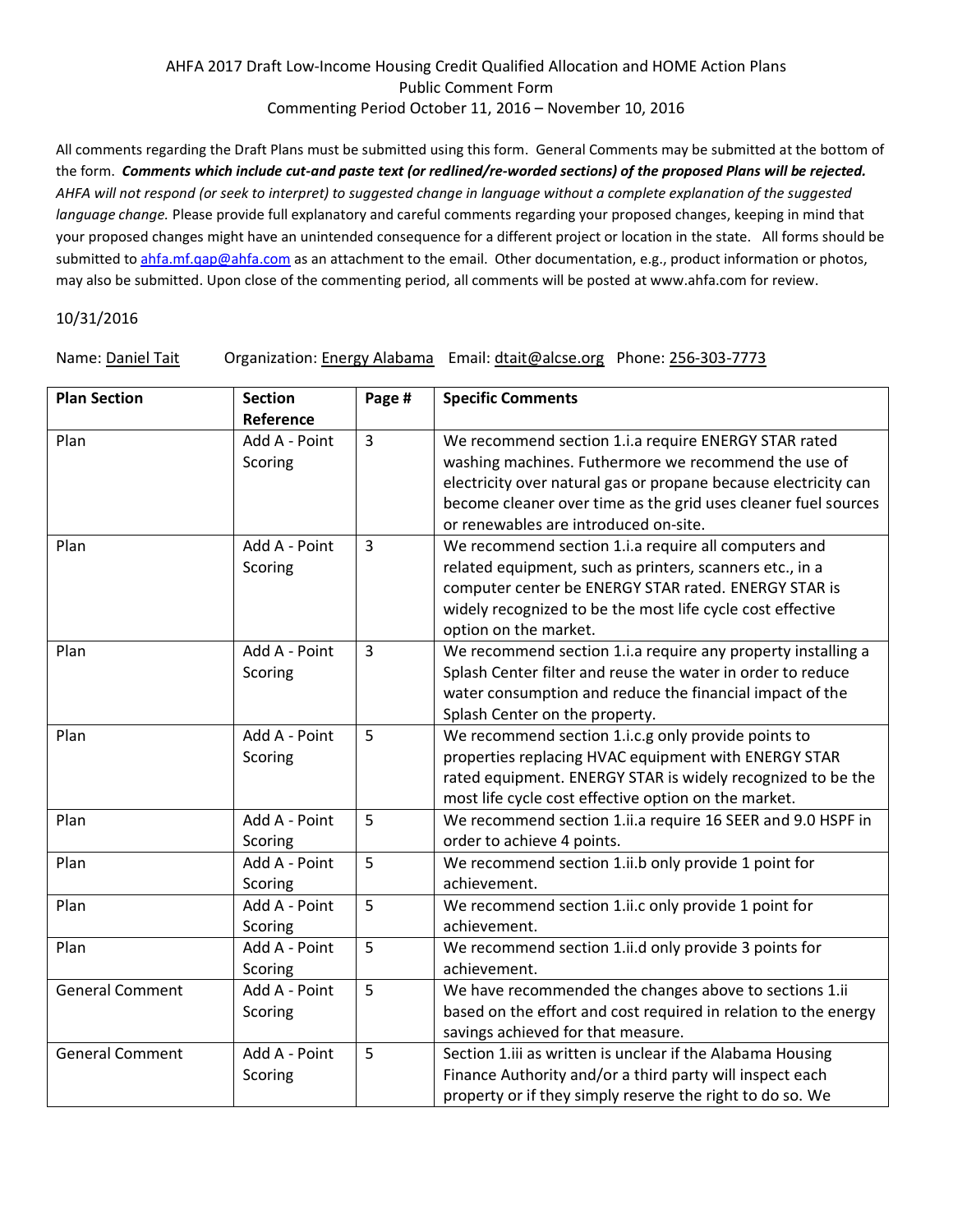## AHFA 2017 Draft Low-Income Housing Credit Qualified Allocation and HOME Action Plans Public Comment Form Commenting Period October 11, 2016 – November 10, 2016

|                        |               |                | recommend clarifying this section to state each property will                                          |
|------------------------|---------------|----------------|--------------------------------------------------------------------------------------------------------|
|                        |               |                | be inspected.                                                                                          |
| Plan                   | Add A - Point | 8              | We recommend section 1.viii.a.1 provide 2 points for 0.5 mile                                          |
|                        | Scoring       |                | or less walkability to the listed services in the section.                                             |
| <b>General Comment</b> | Add A - Point | N/A            | We recommend the addition of extra points for the following                                            |
|                        | Scoring       |                | measures:                                                                                              |
|                        |               |                | 1. 2 points for the use of Alabama-based products for at least                                         |
|                        |               |                | 25% of the materials required.                                                                         |
|                        |               |                | 2. 1 point for the use of low maintenance and low water                                                |
|                        |               |                | native landscaping.                                                                                    |
|                        |               |                | 3. 3 points for the use of passive solar techniques such as the                                        |
|                        |               |                | use of deciduous vegetation and awnings.                                                               |
|                        |               |                | 4. 2 points for the use of variable speed HVAC compressors                                             |
|                        |               |                | and air handlers                                                                                       |
|                        |               |                | 5. 3 points for an air tightness rating of 3 air changes per hour                                      |
|                        |               |                | or lower with the use of mechanical ventilation strategies.                                            |
|                        |               |                |                                                                                                        |
|                        |               |                | The above recommendations have been made based on the                                                  |
|                        |               |                | level of energy and water savings that can be achieved in<br>relation to the effort and cost required. |
| Plan                   | Add C - DQS   | $\overline{7}$ | We recommend section III.3.a.7 be amended to add an                                                    |
|                        |               |                | exception for sprayfoamed attics otherwise known as                                                    |
|                        |               |                | encapsulated attics. Standard practice for sprayfoamed attics                                          |
|                        |               |                | is not to vent them which would reduce their effectiveness.                                            |
| Plan                   | Add C - DQS   | 8              | We recommend section III.3.b.9 be amended to require                                                   |
|                        |               |                | recycling on-site if services are available at the location.                                           |
|                        |               |                | Recycling reduces the cost of trash pickup.                                                            |
| Plan                   | Add C - DQS   | 9              | We recommend section III.5.c.5 be amended to require all LED                                           |
|                        |               |                | lighiting as this is the most cost effective lighting available.                                       |
| Plan                   | Add C - DQS   | 10             | We recommend sction III.6.f be amended to require at least                                             |
|                        |               |                | 15 SEER HVAC or higher. 15-16 SEER is widely recognized as                                             |
|                        |               |                | the most cost effective options considering upfront cost and                                           |
|                        |               |                | energy savings achieved.                                                                               |
| Plan                   | Add C - DQS   | 12             | We recommend section IV.6.a.7 be amended to add an                                                     |
|                        |               |                | exception for spray foamed attics otherwise known as                                                   |
|                        |               |                | encapsulated attics. Standard practice for sprayfoamed attics                                          |
|                        |               |                | is not to vent them which would reduce their effectiveness.                                            |
| Plan                   | Add C - DQS   | 12             | We recommend section IV.6.b.9 be amended to require                                                    |
|                        |               |                | recycling on-site if services are available at the location.                                           |
|                        |               |                | Recycling reduces the cost of trash pickup.                                                            |
| Plan                   | Add C - DQS   | 13             | We recommend section IV.8.c.5 be amended to require all LED                                            |
|                        |               |                | lighiting as this is the most cost effective lighting available.                                       |
| Plan                   | Add C - DQS   | 15             | We recommend sction IV.9.e be amended to require at least                                              |
|                        |               |                | 15 SEER HVAC or higher. 15-16 SEER is widely recognized as                                             |
|                        |               |                | the most cost effective options considering upfront cost and                                           |
|                        |               |                | energy savings achieved.                                                                               |